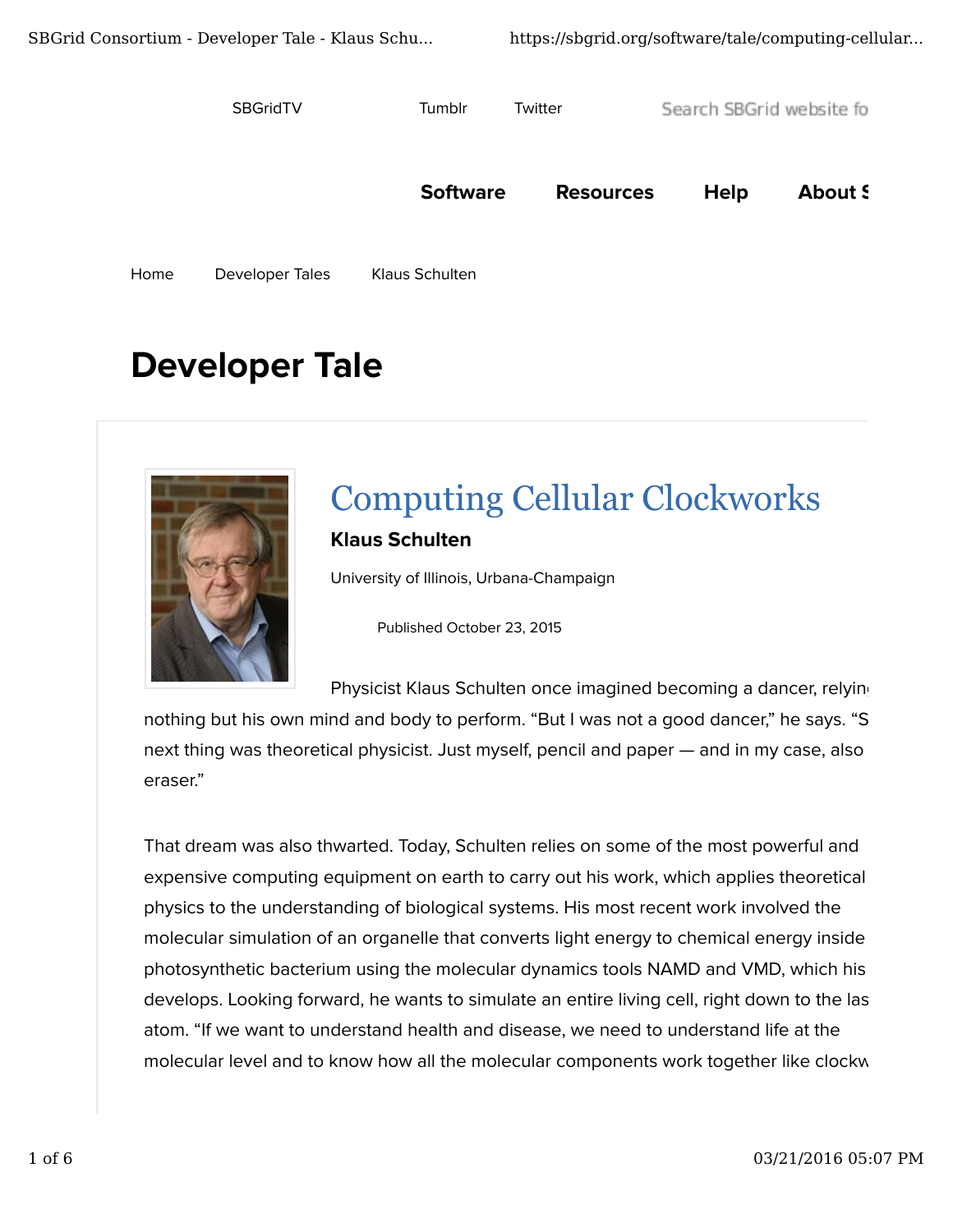says Schulten, the Swanlund Professor of Physics at the University of Illinois at Urbana-Champaign.

As an undergraduate in Germany in the 1960s, Schulten chose to study physics because was good at mathematics, but interested in biology. "I thought physics was in the middle," says.

When choosing a graduate school, he sought out Harvard University's Martin Karplus bec he was one of the few people blending theoretical physics and chemistry with biology. Wi Karplus, Schulten studied vision, working to understand how biomolecules absorb light ar change as a result. Later, in 2013, Karplus won a Nobel Prize for molecular dynamics methods in chemistry.

Afterwards, in 1976, Schulten returned to Germany to work in the vicinity of another Nobel Laureate, Manfred Eigen, at the Max Planck Institute for Biophysical Chemistry. "By the na it was clearly an interdisciplinary institute," says Schulten.

There, Schulten began his work on electron transfer reactions, which are critical for the conversion of sunlight to the chemical energy needed for living cells. This work marks the beginnings of what became a forty-year effort to understand photosynthesis at the atomic even electronic level. Schulten made interesting and surprising discoveries, such as the fact that electron transfer reactions are affected by magnetic fields.

The chromatophore vesicle of purple bacteria comprises hundreds of cooperating proteins to convert sunlight into chemical energy - one of the simplest examples of a photosynthetic apparatus found on Earth. Image Credit: John Stone, Melih Sener, Klaus Schulten.

He also established his modus operandi. As one of a handful of theoreticians among hundreds of experimentalists at Max Planck,

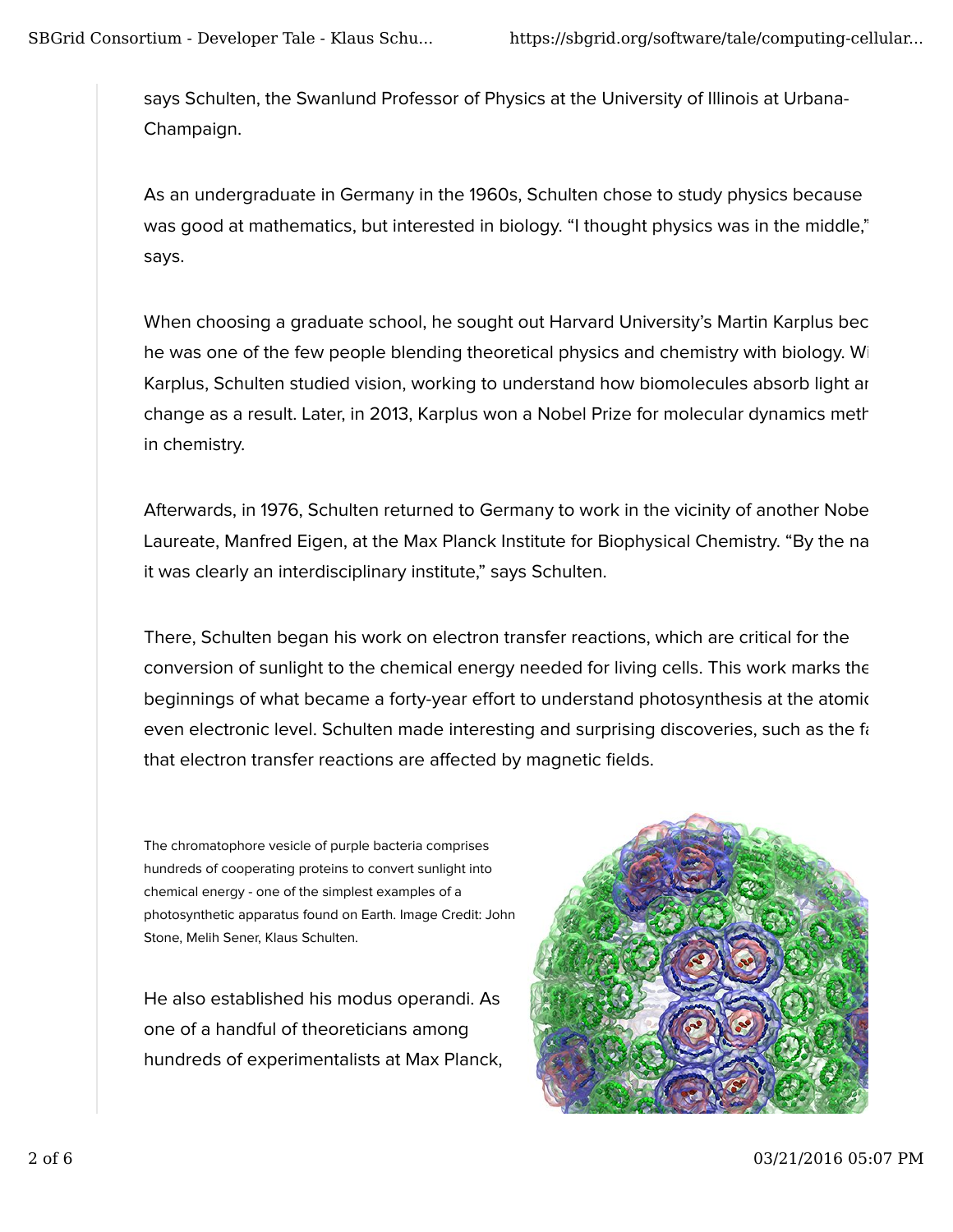Schulten was one of the go-to guys for experimentalists with puzzling results. "I worked on interesting questions that begged



for an answer, and I answered by bringing together biology, physics and chemistry," he sa

Soon, however, he recognized the limits of pencil and paper. "If I wanted to do real biolog needed to do computing," he says.

Schulten considered purchasing computing equipment, but what he could afford would n provide the computing power he needed. So he and his students built their own parallel computer. For about \$30,000, their machine had the power of a Cray-2. Instead of being awed by this feat, his colleagues in physics looked down their noses at computational wo as if it was a sign of intellectual weakness. "They all wanted to be genius Einsteins," he sa myself wanted to study living systems from the perspective of physics."

So in the 1980s, Schulten moved, first to the Technical University of Munich, and then to the newly formed Beckman Institute at the University of Illinois. Schulten was the first to move There he formed, with support of the National Institutes of Health and National Science Foundation, the Theoretical and Computational Biophysics Group, which today has approximately 35 members, including physicists, chemists, computer scientists, biophysic computer programmers, and many graduate students.

At Beckman, Schulten enhanced his molecular dynamics simulator. The original code had been based on an obscure language, OCCAM, attached to the Transputer chipset he'd us in his lab-made parallel computer. His lab members rewrote the program in C, a bold step the time, since most scientists were using Fortran.

In the early 1990s, Schulten's students revolted, demanding yet another fresh start. "I saic it," he says. "I really like initiative."

The students wrote a completely new program, this time in  $C_{++}$ , called NAMD. The language-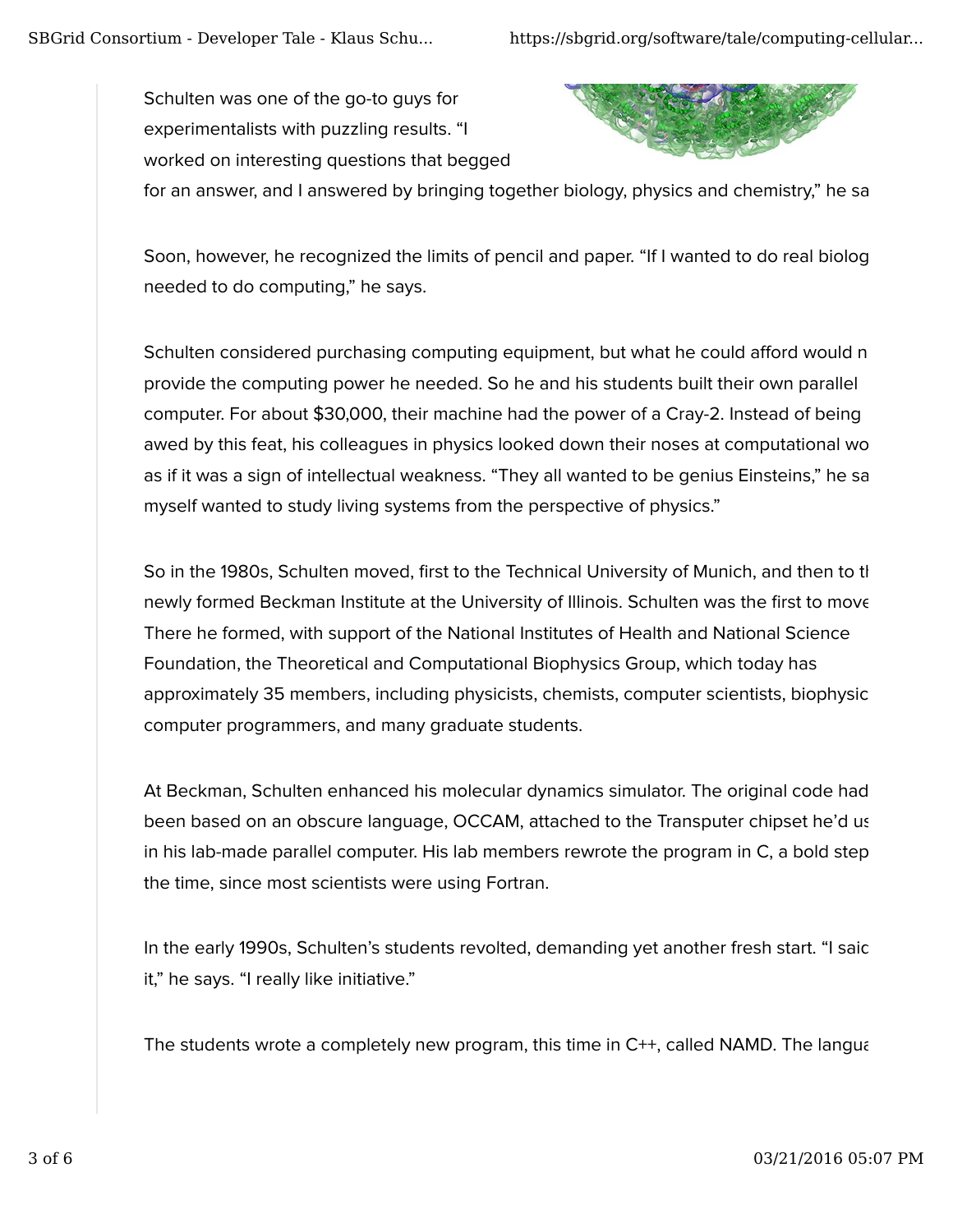was very new at the time, and again, Schulten faced ridicule from colleagues. But he forge ahead, not only using the new language, but also taking advantage of its structured approach to build parallel processing into the software. His lab also decided to make the software fi and open.

The earliest NAMD simulations involved about thirty thousand atoms, but the numbers gree to a hundred thousand, then a million. Today, the largest simulations include a hundred m atoms. This growth in scale inspired the development of VMD, a sister program for NAMD visualizing the simulations. Today, NAMD has about ten thousand users, VMD, several hundred thousand.

In 2015, Schulten used NAMD and VMD to simulate and visualize the structure and function a bacteria's photosynthetic engine, called the chromatophore. The chromatophore is a sphere-shaped organelle, approximately one one-hundredth of the cell's total volume, consisting of 100 million atoms, 16,000 lipids, and 101 proteins. The team performed the simulation on the Titan supercomputer at the US Department of Energy's Oak Ridge National Laboratory in Tennessee. "It's the biggest simulation we've done," says Schulten.

For Schulten, this project is just another step in what has been a decades-long journey for lab and also for structural biology. Much work has gone into simulating single proteins and complexes, but that's just the beginning. "The body is an aggregate, a very hierarchical aggregate of biomolecules," he says. "What people want to see now is how these molecul aggregate and form teams and factories working together."

The next logical step after simulating an organelle is to simulate an even bigger aggregat the cell. "The cell is very stable," he says. "It acts as quite a precise clockwork despite all the thermal noise characteristic for molecules acting at physiologic temperature. We want to understand the clockwork."

The idea of simulating an entire living cell may seem impossible. But Schulten is used to skeptics. He is also used to doing things no one has ever done before. In fact, he has the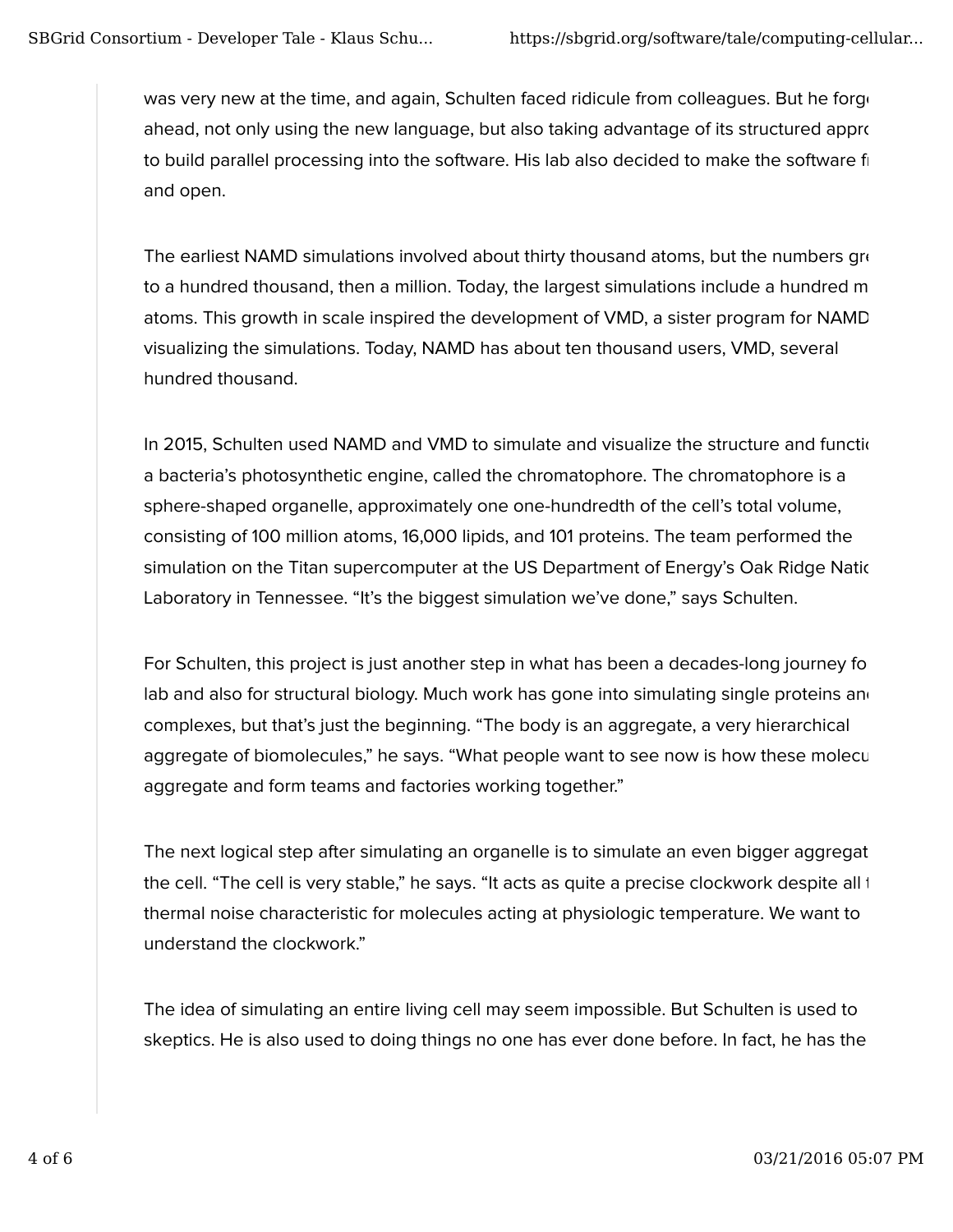steps ahead already mapped out.

Current computing power allows for the simulation of approximately one one-hundredth of small cell, as demonstrated by the photosynthetic chromatophor project. Schulten reason that simulating an entire small bacterial cell will require 100-times the current computing power. That power — provided by an exoscale computer — may be within reach. By 2018, Ridge plans to complete the Summit computer, which will be 10-times more powerful than 10-petaflop Titan. Projections put a 1000-petaflop exoscale computer's availability around 2022. Schulten's lab is already working with Oak Ridge and IBM to build software that ma efficient use of the Summit computer. "We are doing everything we can to work towards t simulation of a whole living cell," he says. "Getting there will offer many exciting milestone computational cell biology. The path is often as exciting as the final goal."

-- Elizabeth Dougherty

## OTHER TALES



Sharper Image: Pawel Penczek

and SPARX



Diploma

 $\alpha$  1  $\tau$ <sup>1</sup> .

Charm and